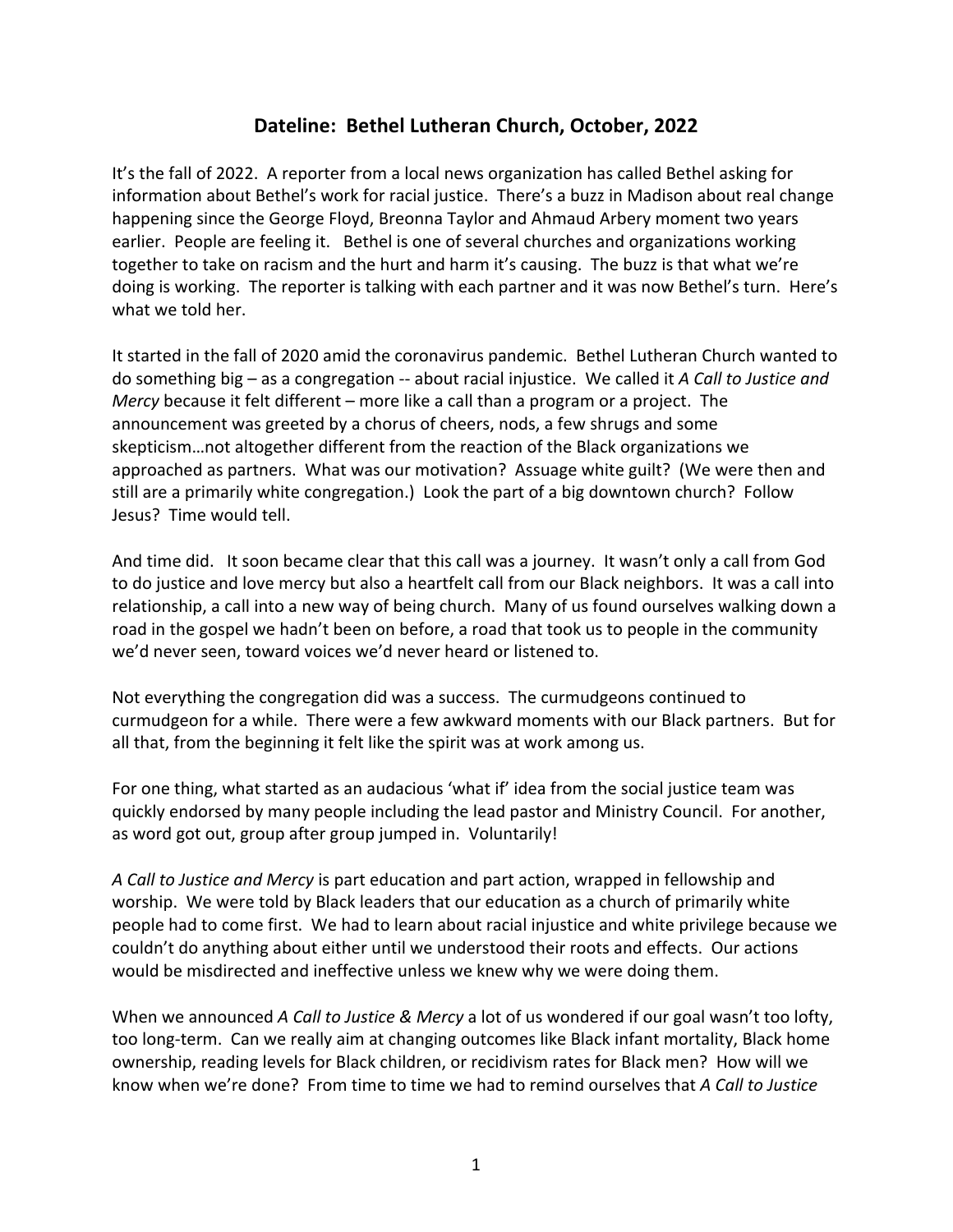*and Mercy* was a *call*, not a project, and that calls are journeys. Someone who is called is always becoming who they are called to be.

Almost everyone found it uncomfortable to face racial injustice as a white person in a predominantly white congregation. Yet the call was to step out of the comfort zone that perpetuates the status quo. The promised comfort was that we would be in this discomfort together. We would be stepping out together.

Together we would educate ourselves - read books and watch movies that challenged us. Together we would talk about how the United States got to this point, the dominant culture, our biases and beliefs about race, and pray for wisdom and grace. Together we would sing songs and – when the pandemic ended - cook and eat and worship with our Black partners. Together we would listen to the stories of our Black neighbors, advocate for them, roll up our sleeves and work *with* them. This then was the general plan: education, partnership, action. Or, in more Jesus-y words: see and listen, pray, go and do.

Each month during that first year there was a Big Read, a Movie Night, a Big Sing, a Discussion Forum, a Story Time – a congregation-wide activity that brought us together in person or virtually. These activities were followed by conversations in pairs, families and small groups – women's circles, men's groups, youth groups, and study groups. Some individuals or groups chose to dig deeper - read another book or two, for example. Everyone was invited to participate including children and youth. In fact, our first Big Read was a young adult book! With every 'Big' there were discussion questions for families and small groups. There were also related activities for Sunday School and youth, bible studies for adults, and retreats at Bethel Horizons, our camp near Dodgeville. In addition to opening our eyes to racism, we came to a new understanding of God's restorative justice, reconciliation, and what it really means to be a faith community.

When we were ready to move from education to action, we consulted our partners.

Our partners were Black churches and organizations, mostly in Madison and Dane County, who wanted to work with us. The operative word being *with*. Our role wasn't to *do for* but to *work with* our partners on projects we agreed were priorities. Our partners knew what really worked because they had programs that were already working. We didn't have to reinvent the wheel. By joining with our partners, we would increase the impact of these programs to the point where together we could actually move the needle. In addition to the partnerships with Black organizations, Bethel also partnered with downtown churches and other ELCA churches in town.

It was a natural transition from our education focus to working with partners on these projects. Bethel's 50+ groups found creative ways to participate. Members of women's groups in particular were appalled to learn that Wisconsin's Black infant mortality rate is the worst in the nation. They're working with several partners on this issue. Bethel's Fine Arts Committee jumped in along with the Blanket Workshop quilters to look at the tradition of Black quilts as